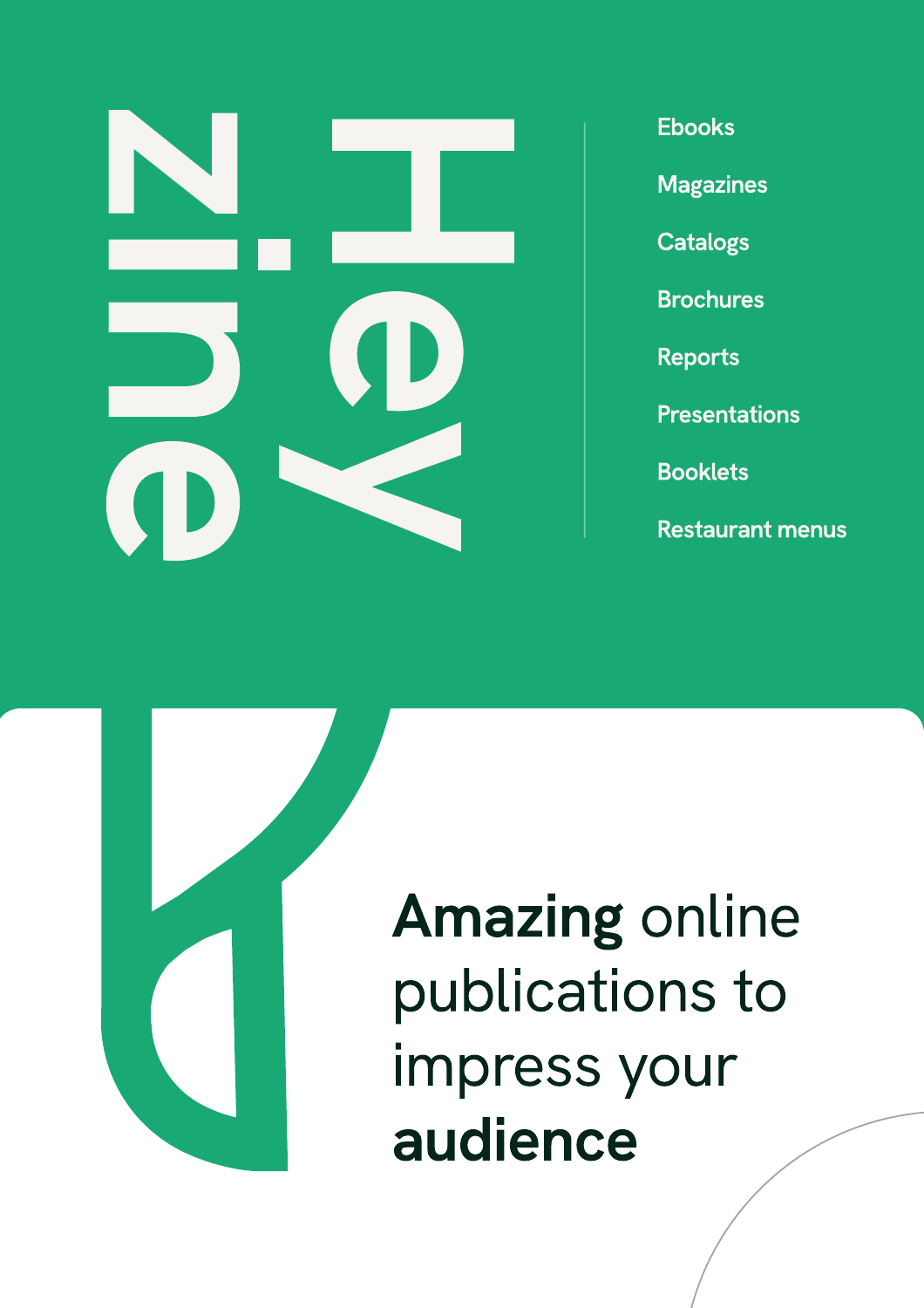## Your Flipbooks

- 88
- Manage all your converted flipbooks with the dashboard
- Edit, publish and get a reader  $\mathbb{C}$ link to share or embed
- Find out how and when your  $\bigodot$ audience visit your publications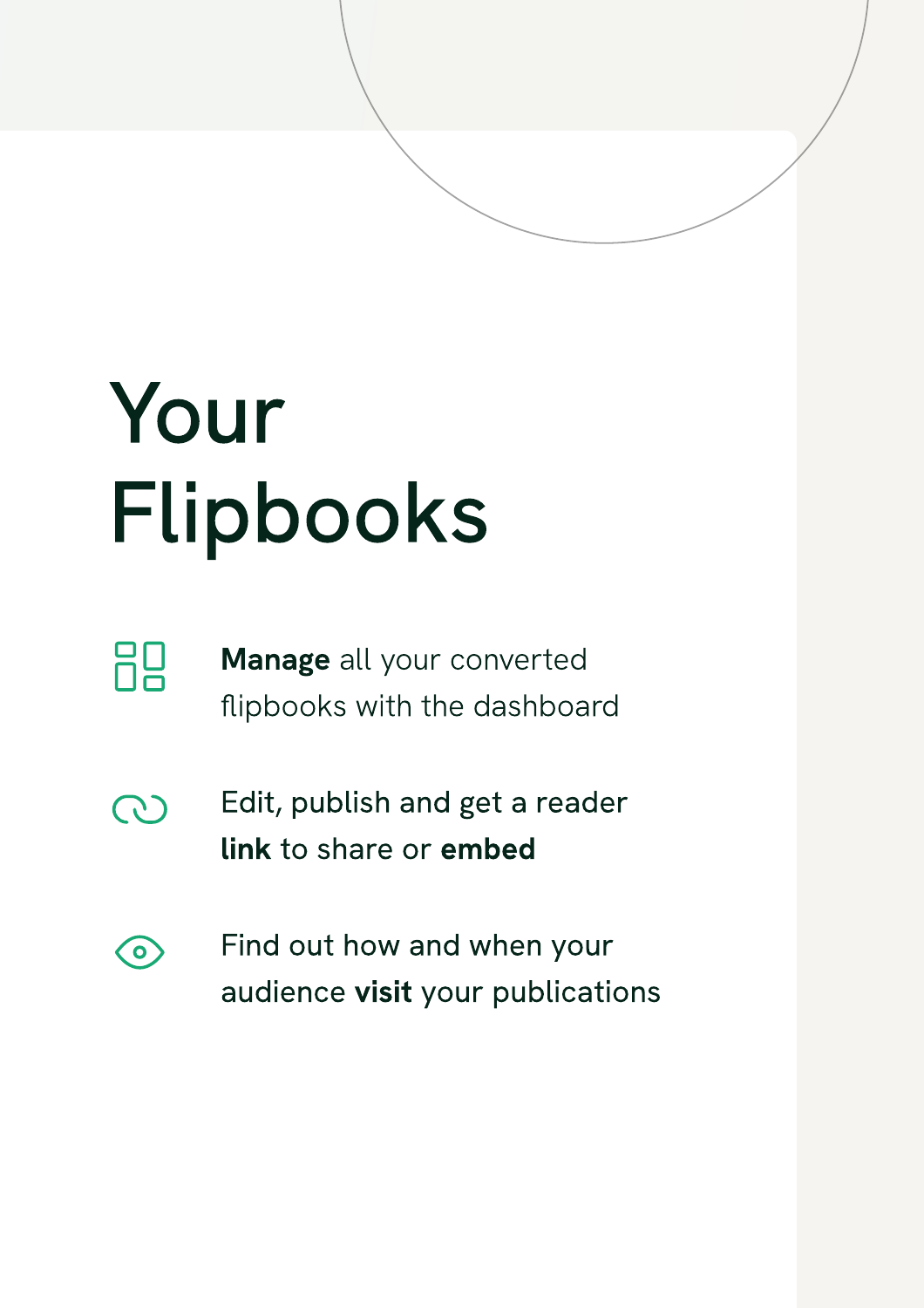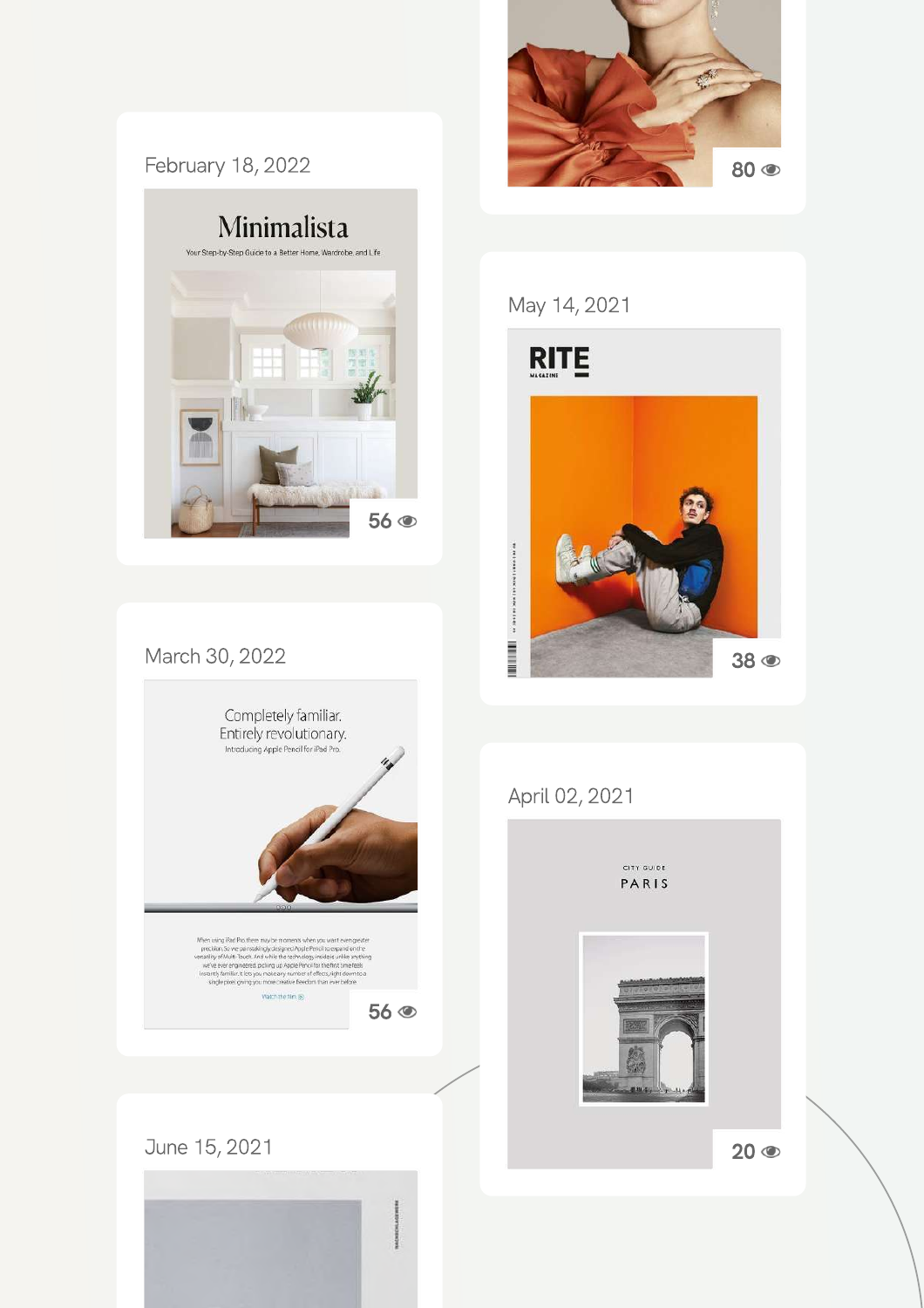#### Customize



Choose and customize between different page turn effects



Change the viewer controls to allow or block the download, full-screen, zoom and more

|--|

Make your content interactive adding image, audio, video, or web widgets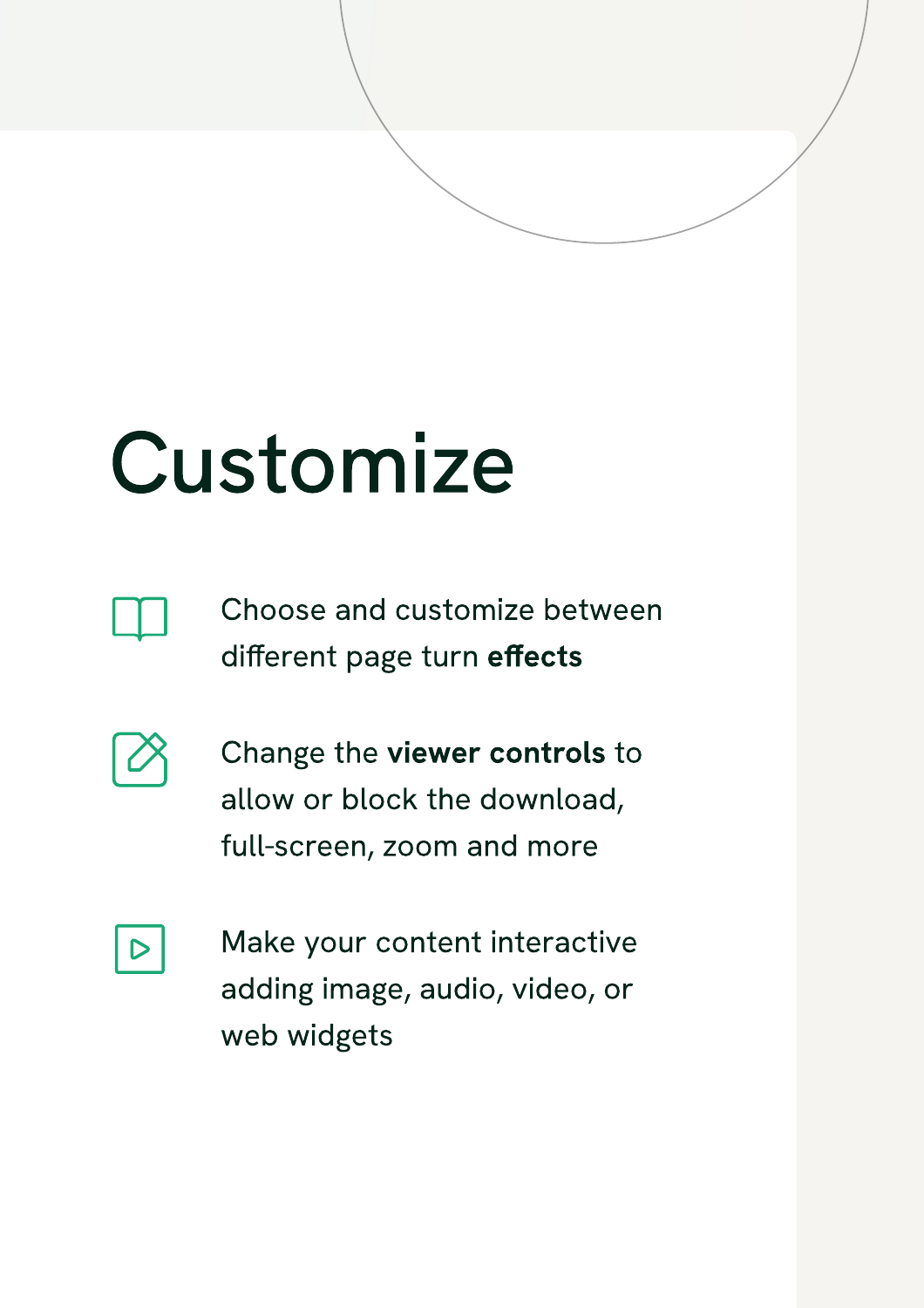| <b>Q</b> Heyzine<br>$\equiv$  | ۰<br>Home | $\equiv$<br>Dashboard | $\underline{\text{Im}}$<br>Stats | D<br>New flipbook | ,<br>Edit | ٠<br>Account | $\overline{\mathbf{r}}$<br>Support | Ø<br>Logout |
|-------------------------------|-----------|-----------------------|----------------------------------|-------------------|-----------|--------------|------------------------------------|-------------|
| <b>EL</b> Save<br>< Share     | $\sim$    |                       | $Q_{c}$                          |                   |           |              |                                    |             |
| $\sim$ STYLE                  |           |                       |                                  |                   |           |              |                                    |             |
| $A$ Title                     |           |                       |                                  |                   |           |              |                                    |             |
| Page Effect                   |           |                       |                                  |                   |           |              |                                    |             |
| <b>E</b> Background           |           |                       |                                  |                   |           |              |                                    |             |
| $\star$ Logo                  |           |                       |                                  |                   |           |              |                                    |             |
| C Controls                    |           |                       |                                  |                   |           |              |                                    |             |
| Pagination bar                |           |                       |                                  |                   |           |              | $\mathbb{Z}$                       |             |
| → Background Audio            |           |                       |                                  |                   |           |              |                                    |             |
| SETTINGS                      | b         |                       |                                  |                   |           |              |                                    |             |
| Password protect              |           |                       |                                  |                   |           |              |                                    |             |
| C Replace PDF                 |           |                       |                                  |                   |           |              |                                    |             |
| Copy flipbook                 |           |                       |                                  |                   |           |              |                                    |             |
| • INTERACTIONS<br>[Edit mode] |           |                       |                                  |                   |           |              |                                    |             |
| $\frac{1}{2}$ Link            |           |                       |                                  |                   |           |              |                                    |             |

| Show / Hide      | Icons | Options             |             |  |
|------------------|-------|---------------------|-------------|--|
| Download         |       | Print               | Full screen |  |
| Prev / next page |       | First page          | Last page   |  |
| Zoom button      |       | Zoom with the mouse |             |  |
|                  |       |                     |             |  |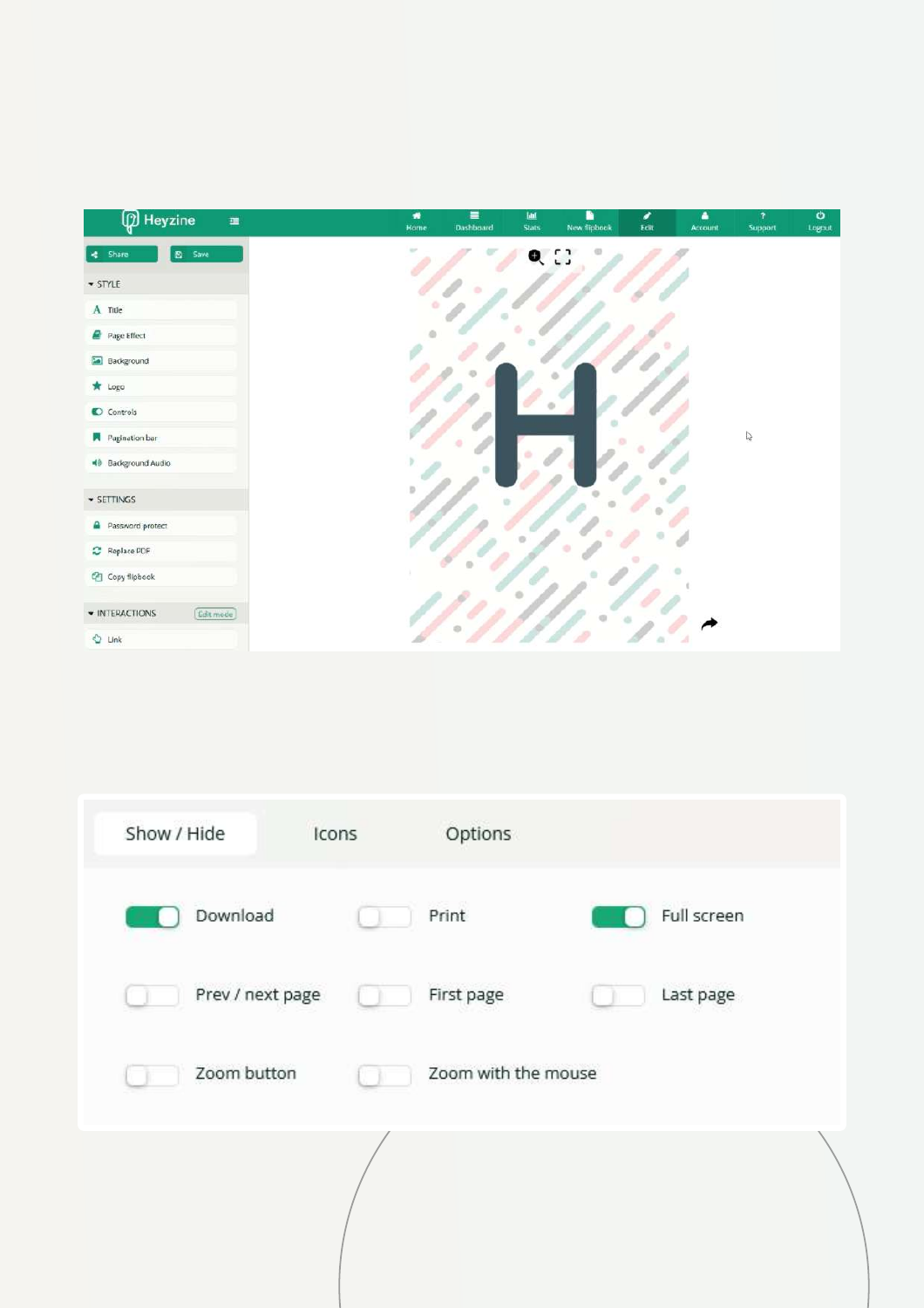### Protection



Set a **password** to protect your flipbooks



Choose the email addresses that can read it



Restrict the websites allowed to embed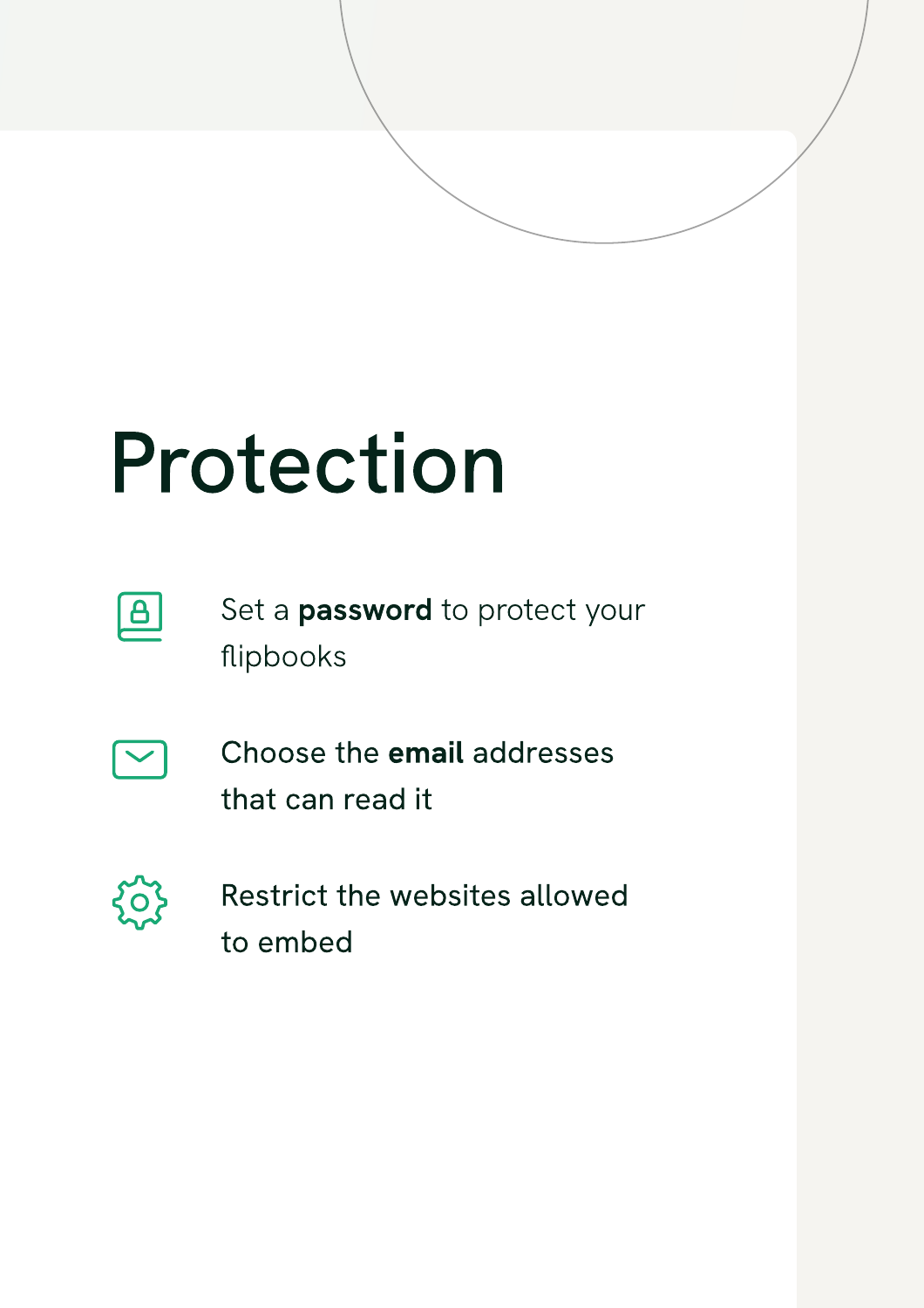#### $\times$ Password protect One password per user Text asking for the password Text Password plea **Access links**  $\mathsf{R}$ ۔ م Ø support@heyzine.com \*\*\*\*\*\*\*\*\*\*\*\*\*  $\mathsf{A}$  $8 \cdot$ email@gmail.com

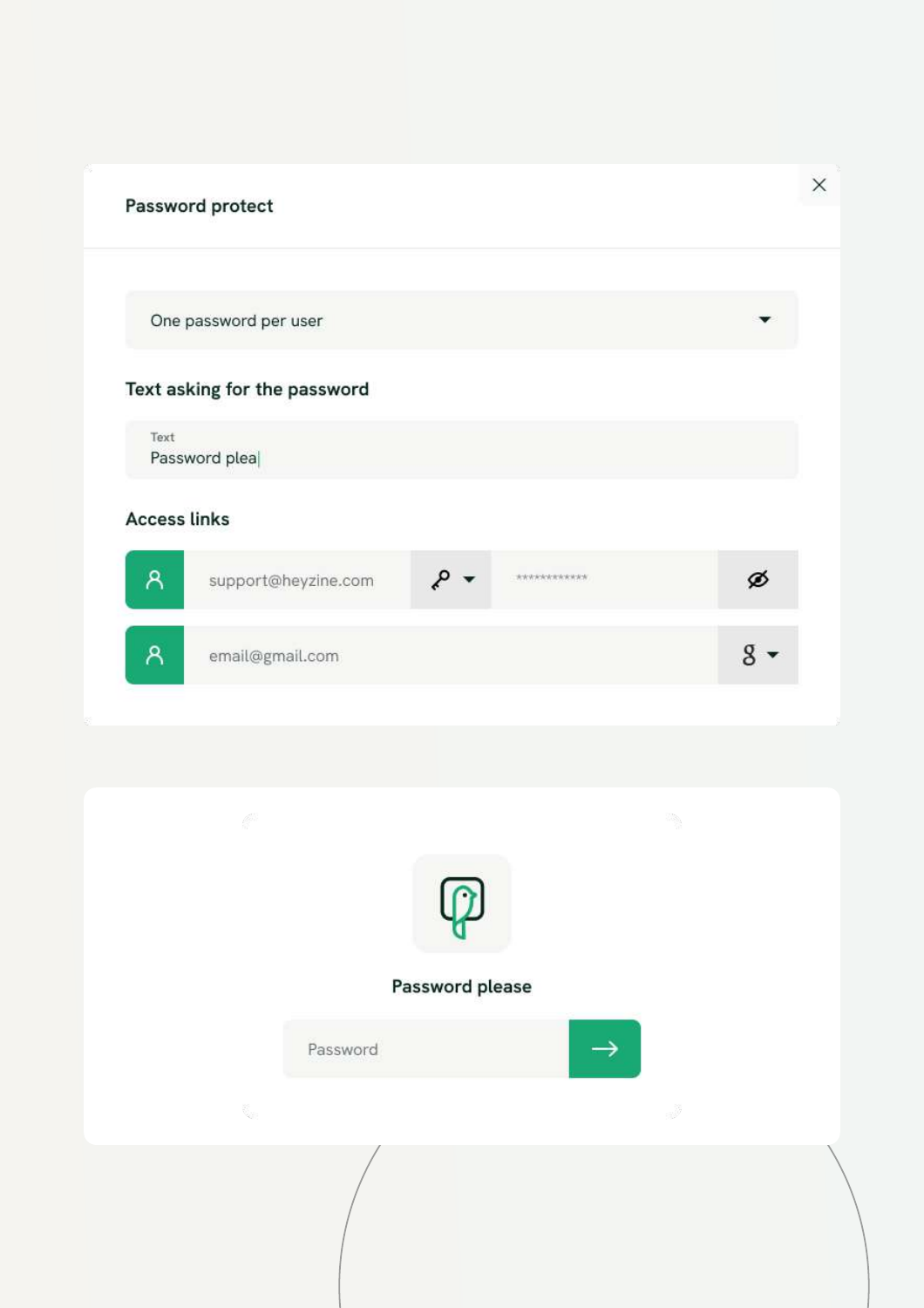## Style



Select a background, the style of the icons, and position of the toolbar



Make it look in line with your brand and style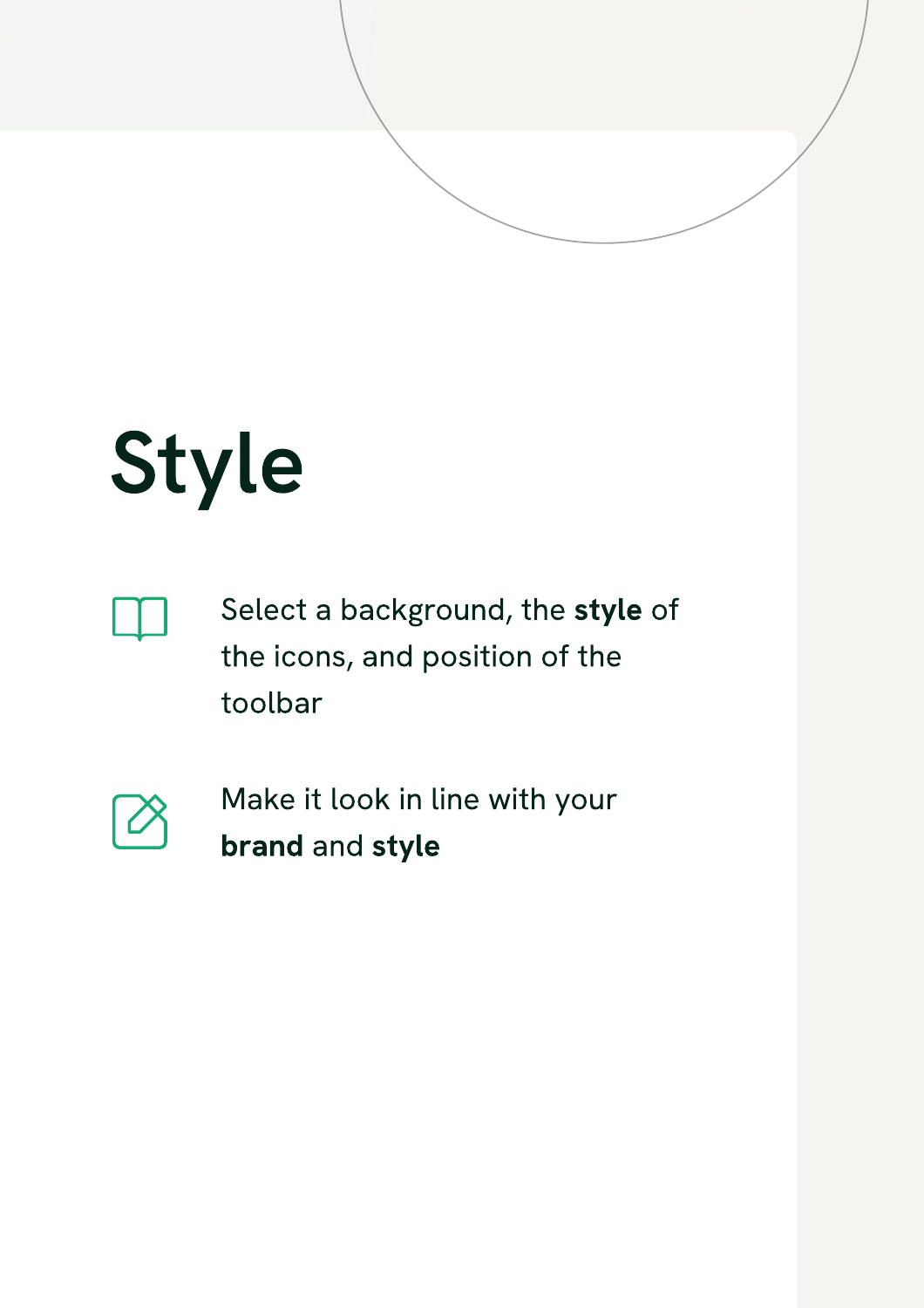